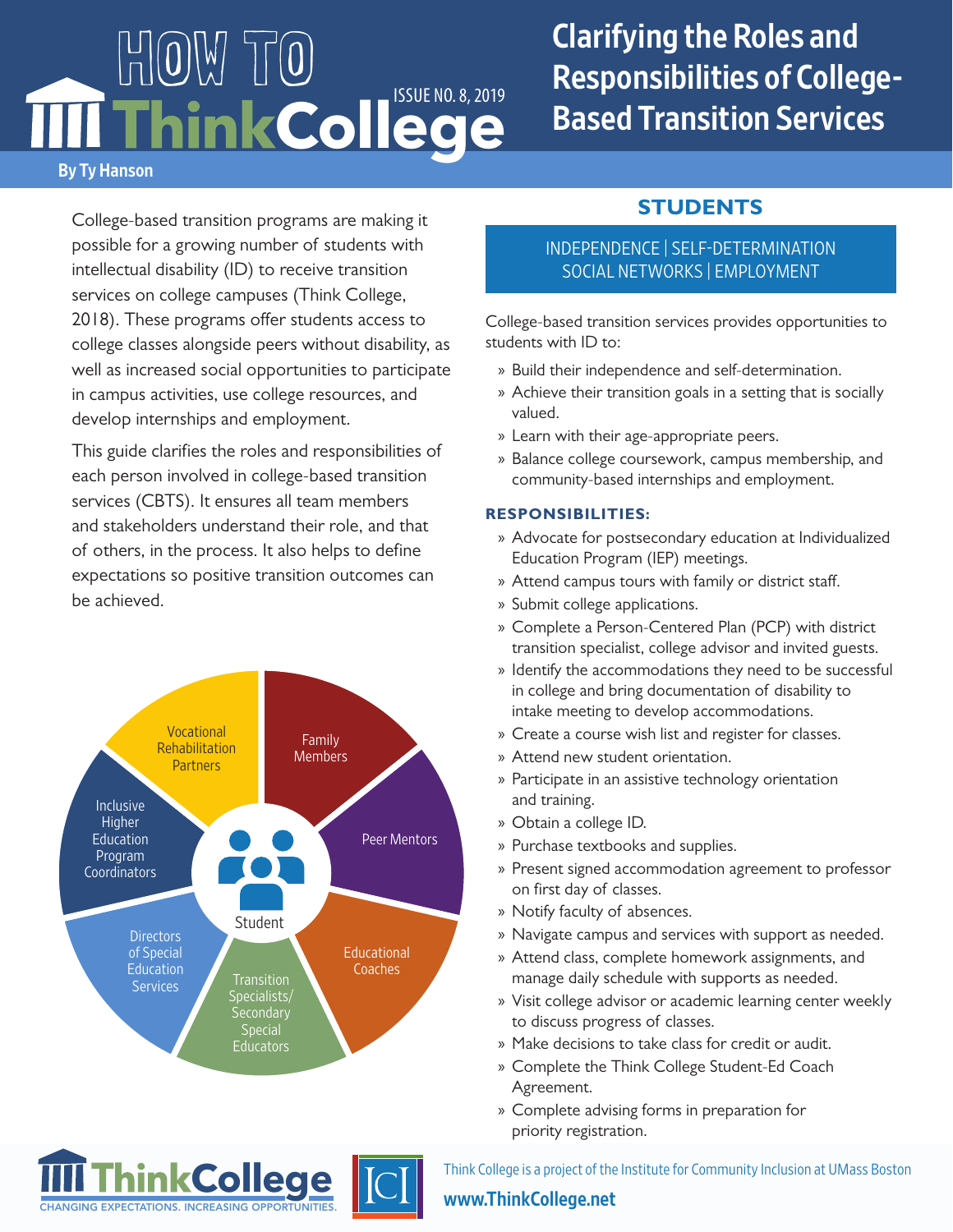- » Attend a priority registration appointment at the designated time.
- » Participate in student activities and/or clubs.
- » Check college emails daily.
- » Adhere to the college code of conduct.
- » Attend career workshops on campus.
- » Explore career opportunities through community-based internships and employment.

## **FAMILY MEMBERS**

#### PSE & EMPLOYMENT GOALS | BENEFITS PLANNING CONNECTION WITH ADULT SERVICE PROVIDERS

The family plays a vital role in the success of a student's participation in college-based transition services. Efforts to engage parents in college-based transition experiences can pay off. With information and preparation, parents are in a better position not only to support their son or daughter's experience and increasing independence, but also to serve as mentors to other parents who might not know about these kinds of transition opportunities (Paiewonsky, Hughes, & Landau, 2018).

#### **INFORMING PARENTS HELPS THEM TO:**

- » Develop students' self-determination through a range of opportunities to set goals and make decisions.
- » Increase students' level of independence through travel training and engagement in campus life.
- » Open up paths to accessing integrated, paid employment.

#### **RESPONSIBILITIES:**

- » Attend IEP meetings and transition resource fairs to learn about college-based transition services, including the differences between high school and college, accommodations, college coursework, employment, transportation, travel training, academic support services, and campus activities.
- » Attend campus tours with their son or daughter.
- » Support the college application process.
- » Attend PCP meetings.
- » Attend meetings with disability services staff regarding accommodations and review of regulations of the Family Educational Rights and Privacy Act (FERPA).
- » Review the college code of conduct.
- » Attend benefits planning workshops to understand the impact of employment on benefits.
- » Ensure that adult service agencies are participating in IEP meetings to discuss employment, continuing education, and independent living goals.

## **PEER MENTORS**

#### EQUALIZE RELATIONSHIPS | NATURAL SUPPORTS INCLUSION | HIGH EXPECTATIONS |SOCIAL CONNECTIONS

Mentoring of students with intellectual disability in postsecondary education settings can be a beneficial support to enhancing their educational and social experiences. A peer mentor can assist students who may still be developing the skills for independence. This assistance can be in the form of an academic tutor, a study partner, or a friend (Jones & Goble, 2012).

#### **RESPONSIBILITIES:**

- » Attend mentor orientation.
- » Support students at new student orientation.
- » Communicate and collaborate with students, coaches, transition specialists, and college program staff.
- » Promote establishment of co-equal relationships with peers.
- » Maintain high expectations for students with ID.
- » Serve as natural supports in the college classroom.
- » Encourage independence.
- » Prioritize fun and social opportunities on campus.
- » Focus on inclusion.

## **EDUCATIONAL COACHES**

#### STUDENT-DIRECTED EXPERIENCES | CAMPUS ACCESS TUTORING | NAVIGATION | GOAL DOCUMENTATION

Educational coaches help students to understand themselves as learners, teach students how to advocate for themselves, and provide natural supports, as minimally as possible. Educational coaches play a vital role in supporting the transition to college life.

Coaching staff can be full- or part-time positions, funded and appointed by the sending district or hired by the institute of higher education.

#### **RESPONSIBILITIES:**

- » Attend campus tours, new student orientation, IEP and person-centered planning meetings, and disability services intake meetings.
- » Provide strategies for study skills, test-taking, note-taking, time management, and organizational skills.
- » Assist students in accessing campus resources, including disability services, academic learning centers, computer labs, library, career services, and the athletic center.
- » Encourage students to choose their preferred courses, activities, and employment experiences.
- » Encourage problem-solving and decision making, allowing students to be as independent as possible in the college environment.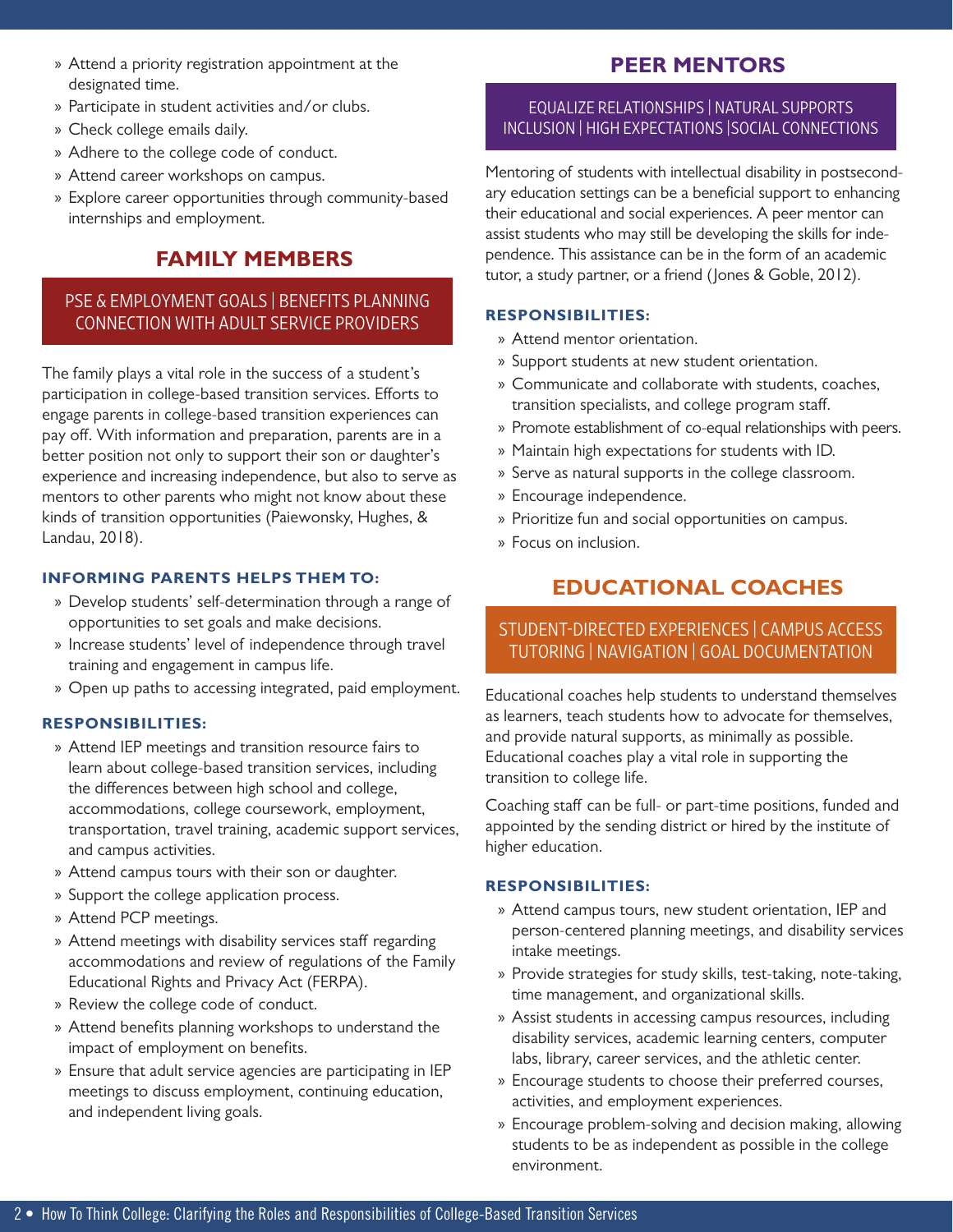- » Provide social coaching to encourage facilitating friendships and increase social networks on campus.
- » Assist students in travel training and campus navigation. Review campus safety and emergency procedures.
- » Encourage positive classroom behavior.
- » Complete all logs and paperwork to document student progress.
- » Work with the assistive technology center to develop strategies to assist with learning and communication.
- » Review and encourage use of accommodations and make appropriate curriculum adaptations to fulfill course requirements for audit status.
- » Strategize with the student on how to communicate with faculty regarding accommodation plans, attendance, and fulfillment of coursework.
- » Encourage students to complete the Think College Student-Ed Coach Agreement. Look for ways to help students take responsibility for themselves and opportunities to fade support as soon as possible.
- » Maintain confidentiality regarding educational information and records.
- » Attend professional development trainings to stay abreast of best practices in inclusive higher education.

## **TRANSITION SPECIALISTS/ SECONDARY SPECIAL EDUCATORS**

### IEP GOALS | SCHEDULE COORDINATION | COACH SUPERVISION | FAMILY ENGAGEMENT | PCP

Working directly with students and their coaches, the transition specialist serves as the primary liaison to the student, their family, coaches, and college staff to ensure successful postsecondary education and employment outcomes. This individual works closely with adult service agencies in support of employment, continuing education, and independent living goals.

#### **RESPONSIBILITIES:**

- » Prepare high quality transition IEPs and monitor IEPs to ensure compliance (Morningstar, 2018).
- » Support students by teaching skills needed to fully participate in their transition planning and IEP meetings.
- » Collaborate with families about upcoming transition planning meetings and gather input from the team ahead of time.
- » Collaborate with all school staff to ensure students have access to general education curriculum and context.
- » Provide information on college-based transition services to families of qualified students during the recruitment process.
- » Secure district funding.
- » Facilitate the college application process with students and their families.
- » Co-facilitate PCPs for incoming students with college staff.
- » Ensure students understand their support needs and help them identify the accommodations they will need to be successful in college.
- » Review and approve advising forms, including a course wish list and schedule planner, prior to the advising appointment.
- » Collect data and monitor progress to ensure students are achieving skills, goals, and objectives identified in their IEP while on campus and at work.
- » Communicate with college staff on day-to-day operations.
- » Coordinate students' schedules and transportation with coaching staff.
- » Coordinate student and staff vacation schedules to match the college academic calendar.
- » Coordinate students' community-based internship or employment opportunities by providing job development, transportation, and job coach support.
- » Provide information and resources to families and students about adult service providers and employment opportunities.
- » Collaborate with adult service agencies, families, and the district's transition team to develop a transition plan addressing employment, continuing education, and independent living goals.
- » Provide supervision and professional development to coaching staff.
- » Attend college-based transition services meetings with participating colleges and universities.

## **DIRECTORS OF SPECIAL EDUCATION SERVICES**

#### MOA | PROFESSIONAL DEVELOPMENT FISCAL OVERSIGHT

The director of special education services plays a critical leadership role by offering students with ID access to transition services in college settings, full access to college coursework, campus activities, and employment opportunities. The director works closely with the transition team and college staff to ensure students' transition goals are being met.

#### **RESPONSIBILITIES:**

- » Develop, coordinate, and fund CBTS professional development for district staff.
- » Train teachers to develop compliant and high-quality transition IEPs and monitor IEPs to ensure compliance.
- » Support teachers to use evidence-based strategies for student involvement in IEPs.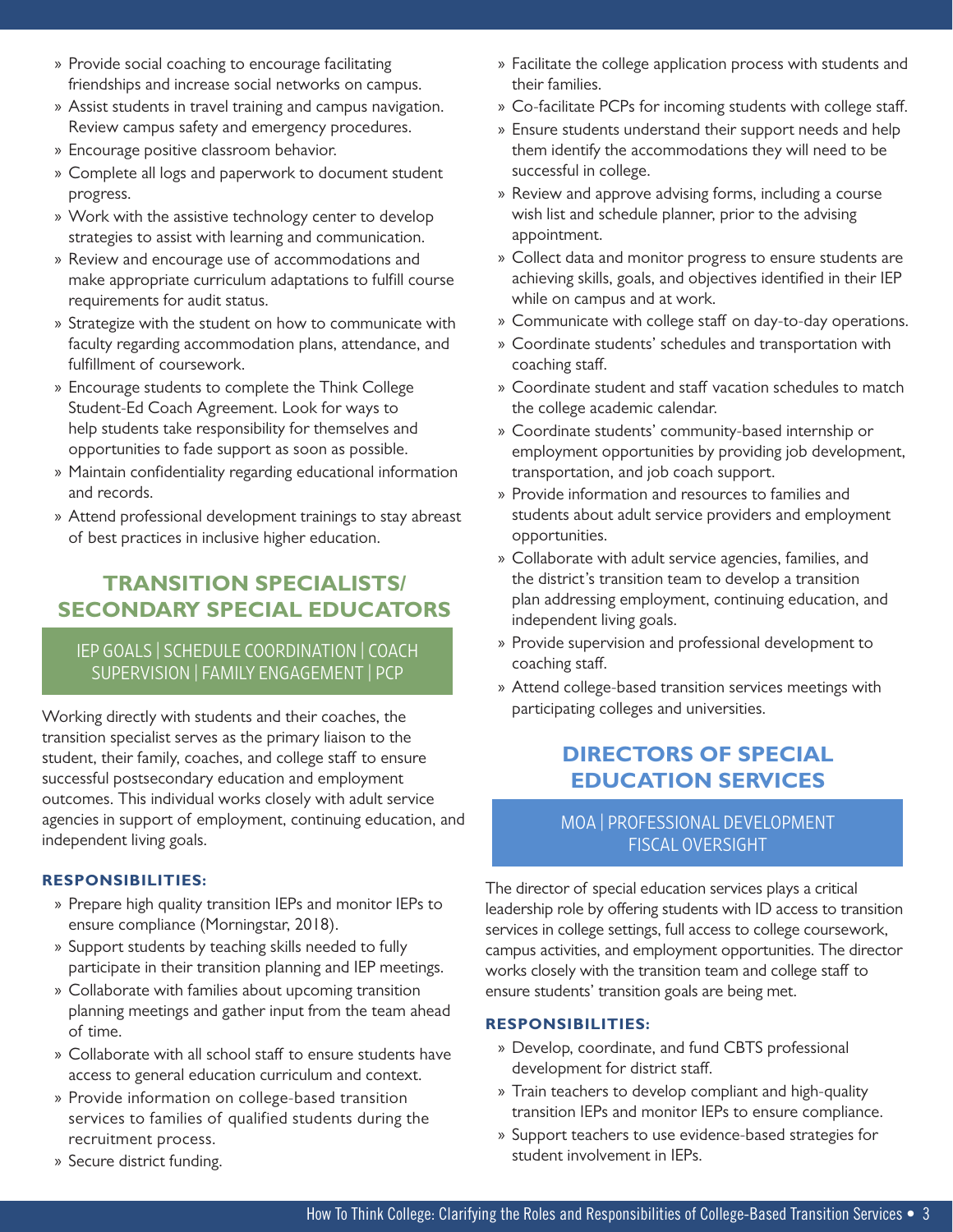- » Share information, resources, and training with school staff related to student engagement and effective strategies to ensure post-school success.
- » Attend college-based transition services meetings with participating colleges and universities.
- » Review and approve annual memorandum of agreement.
- » Allocate IDEA funding for student enrollment.
- » Provide student transportation to campus or ensure students receive travel training to use public transportation.
- » Hire and train transition specialists and educational coaches.
- » Identify students, along with transition specialists, for college-based transition services.

## **INCLUSIVE HIGHER EDUCATION PROGRAM COORDINATORS**

#### COORDINATION | MARKETING | CAMPUS BUY-IN MOA | OUTREACH

Working closely with students, families, educational coaches, peers, and district and college staff, the program coordinator will direct the activities of the inclusive higher education program.

#### **RESPONSIBILITIES:**

- » Coordinate program activities and develop comprehensive academic supports for transition-age students with ID to access campus life and inclusive college coursework.
- » Collaborate with disability services to assess individual students' learning strengths and support needs, and review documentation of disability. Consult with disability services and district staff to create and update accommodation plans detailing testing, classroom, and assistive technology accommodations, as well as learning strategies needed inside and outside of the classroom.
- » Participate in recruitment, admission, and orientation of incoming students. Develop and update program materials for incoming students and their families. Coordinate campus tours and participation at campus events. Cofacilitate PCPs for incoming students in collaboration with sending districts. Coordinate new student orientation with campus staff.
- » Collaborate with career services to facilitate career advising sessions, job search strategies, internship opportunities, and the development of career portfolios.
- » Collaborate with the advising center to provide academic advising to students, assist with course registration, and advise students on credit vs. audit options.
- » Provide statistical data and narrative for annual reports.
- » Coordinate partnership meetings and provide professional development to educational coaches and peer mentors.
- » Monitor budget and collaborate with sending districts and the college's administration and finance team on the creation of an annual memorandum of agreement.
- » Develop a network with adult service providers and community agencies. Represent the college at transition resource fairs.
- » Develop a business advisory group comprised of local businesses and/or chamber of commerce members, college career services staff, school partners, and vocational rehabilitation (VR) counselors.

## **VOCATIONAL REHABILITATION PARTNERS**

#### COMPETITIVE INTEGRATED EMPLOYMENT | PRE-ETS CAREER COUNSELING | SELF-ADVOCACY

The 2014 Workforce Innovation and Opportunity Act (WIOA) increases access to high-quality workforce services and preparation for competitive integrated employment for individuals with disabilities. One focus of WIOA is to increase individuals with disabilities' access to VR and workforce services in order to foster competitive integrated employment, which include pre-employment transition services to youth in high school. VR agencies are now mandated to expend at least 15 percent of their budget on transition-aged youth who are 16-21 years old (Roberts-Dahm, Dukes, & Hart, 2018).

#### **RESPONSIBILITIES:**

- » Increase student access to VR and workforce services to foster competitive integrated employment.
- » Provide pre-employment transition services to youth in high school to increase college and career readiness of students with ID, through:
	- career counseling;
	- work-based learning opportunities;
	- college-based transition services to students and families;
	- workplace-readiness training to develop social skills; and
	- instruction in self-advocacy.
- » Develop an understanding of CBTS to ensure a seamless continuum of services after students leave their Local Education Agency (LEA).
- » Attend college-based transition services meetings with participating LEAs, colleges and universities.

## **CONCLUDING COMMENTS**

When college-based transition services are clearly spelled out, and the related responsibilities divided among a group of dedicated collaborators, students' access to postsecondary education can be achieved with a vision for a fully inclusive adult life.